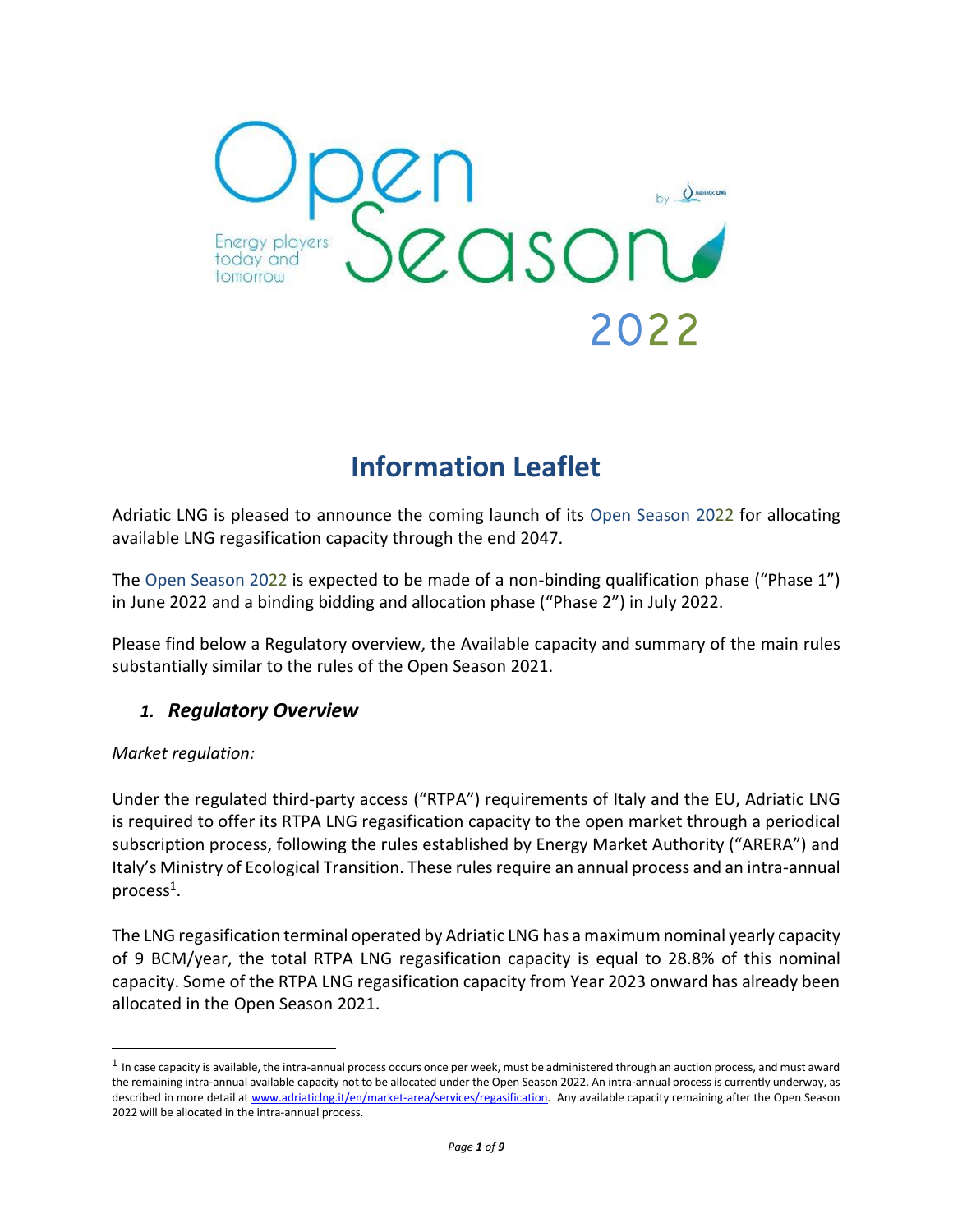Under the ARERA tariff regulations, Adriatic LNG is not guaranteed revenues for the RTPA capacity. As such, Adriatic LNG faces the risk each year that part or all of the RTPA capacity will not be subscribed, and that the outcome of the auction will result in a lower price than expected. Therefore, the short and long-term RTPA business of Adriatic LNG are fully exposed to market risk.

Adriatic LNG is required to perform all Open Seasons in accordance with ARERA regulations. The terms of the upcoming Open Season 2022, including the term set forth in this Open Season 2022 information leaflet, are in accordance with ARERA regulations.

Adriatic LNG's Regasification Code, summarized below, constitutes the conditions of use which regulate all regasification capacity. Importantly, the Regasification Code includes enhanced "useit-or-lose-it" terms that apply to exempted and regulated capacity, to ensure that any regasification capacity that a user will not use will be available to the market.

Adriatic LNG's Regasification Code was amended and cleared by ARERA on August 3rd 2021 and includes the following key terms:

- auction of all available capacity;
- 25 years maximum duration contract (from the date the auction is closed); and
- **•** premium in the allocation ranking for:
	- o greatest volume requested;
	- o longest duration requested;
	- $\circ$  greatest continuity in capacity use, i.e., premium for single user vs multiple users; and
	- o availability to invest in additional capacity to be built, if offered.

Please note that bidders who own at the time of the bid no more than 25% of the natural gas import capacity (LNG regasification and gas pipeline) in Italy will have a higher ranking in the event of matching bids.

# **2. Available Capacity:**

The Available Capacity in the Open Season 2022 is:

| <b>Period:</b>   | <b>Overall Capacity Available</b> |
|------------------|-----------------------------------|
| 4Q2022           | $0,40$ Bcm/y                      |
| <b>Year 2023</b> | $1,83$ Bcm/y                      |
| <b>Year 2024</b> | $1,83$ Bcm/y                      |
| <b>Year 2025</b> | $2,19$ Bcm/y                      |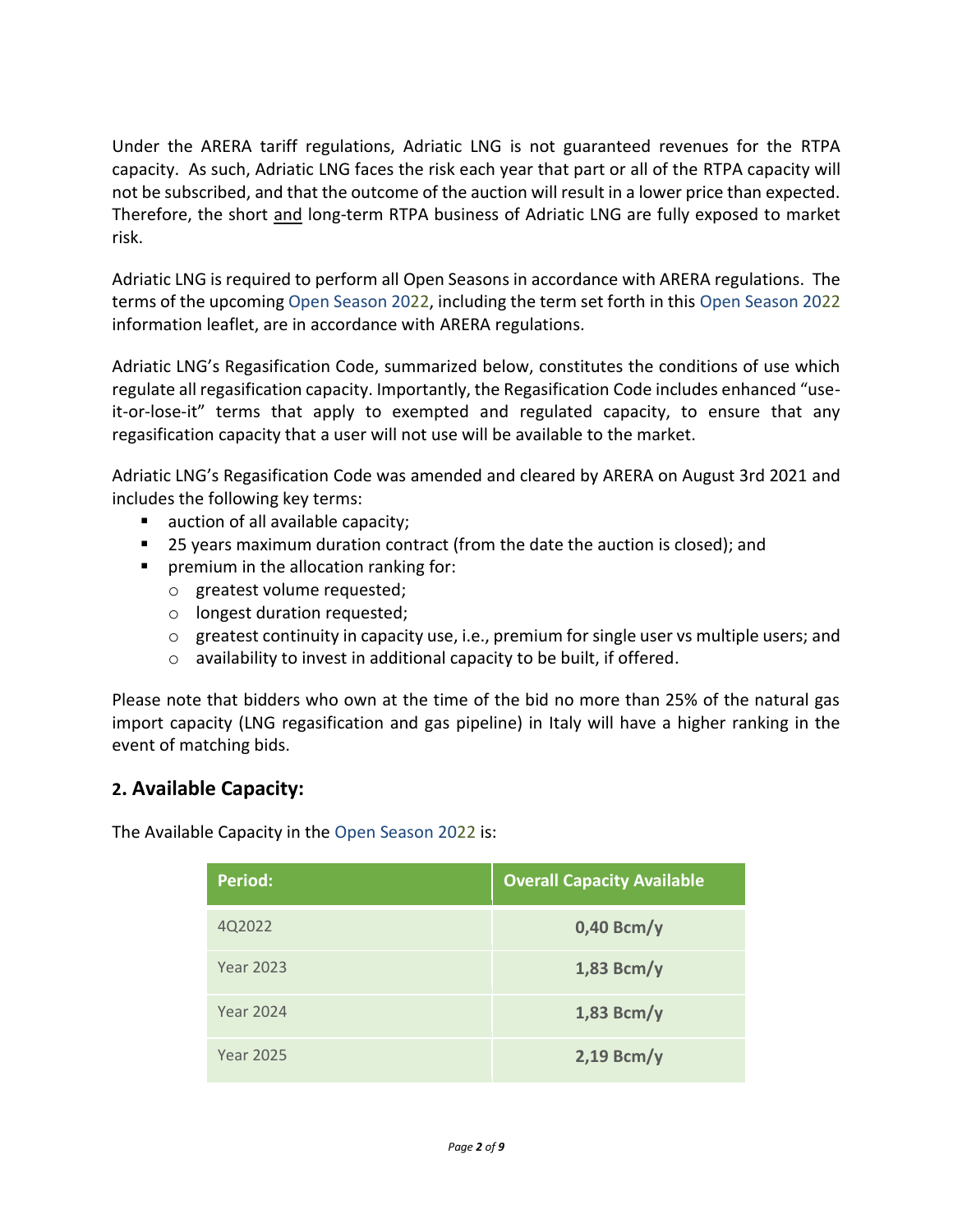| As from year 2026 - Up to year 2033   | $2,60$ Bcm/y |
|---------------------------------------|--------------|
| <b>Year 2034</b>                      | $3,13$ Bcm/y |
| As from year $2035 - Up$ to year 2047 | $9,00$ Bcm/y |

Together with the notice opening the non-binding qualification phase, Adriatic LNG will provide detailed information on Available Capacity in each quarter of Years 2023, 2024 and 2025.



#### **Graphical representation of the Capacity Available:**

#### **Delivery quantities, deviation in excess<sup>2</sup> :**

To maximize the utilization of the Available Capacity after allocation, deviations in excess of the volume of LNG subscribed may be allowed from time to time by Adriatic LNG to Continuous Users under transparent and non-discriminatory conditions  $3$ .

#### **LNG quality:**

<sup>3</sup>Similarly to the provisions for Spot Users (ref. Chap. III art. 8.12.1 letter b) of the Regasification Code), as offered for Infra-Annual capacity allocation. For infra-Annual allocation delivery flexibility in thermal year 2021-2022, please refer to Adriatic LNG publication September 19<sup>th</sup>, 2021 [\(https://www.adriaticlng.it/en/market-area/services/regasification/\)](https://www.adriaticlng.it/en/market-area/services/regasification/).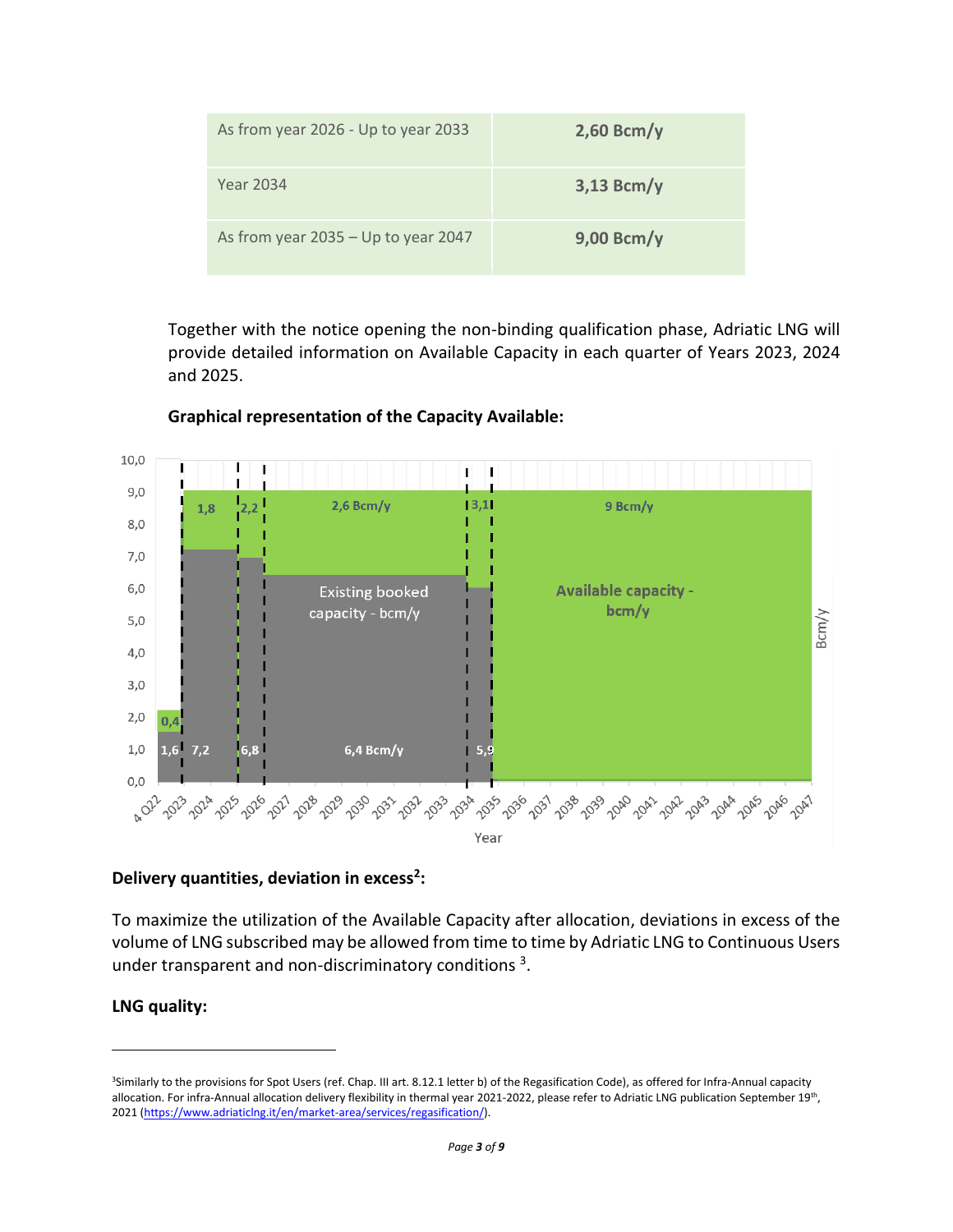It is reminded that LNG quality is defined in Annex (i) of the Regasification Code. For the sake of clarity *rich* LNG can be accepted only through blending in tank in exceptional conditions of certain quantity and quality of lean LNG already in tank and confirmed delivery of lean LNG.

See below the investment, if any, in *Wobbe* correction equipment upon request of interested operators.

# **3. Bids - Bidding unit – Reserve Price.**

The Available Capacity is described in article 2 above in billion cubic meters per year (bcm/y) of natural gas send-out capacity at the Terminal. Bids, however, **shall be priced in Euros per cubic meter of LNG (€/mcl)** unloading capacity. Natural gas send-out capacity shall be converted to LNG unloading capacity by dividing the natural gas send-out capacity by **611**. Bids shall not be priced on a per MMBtu or MWh basis.

For each auction session, qualified Applicants may submit up to a maximum of ten (10) binding, unconditional bid(s), each in the form of the Access Request set forth in annex (a) of Adriatic LNG's Regasification Code<sup>4</sup> (including its price appendix). The Appendix is in Italian and shall be submitted in Italian language<sup>5</sup>.

Adriatic LNG will review the bids submitted by each Applicant to confirm whether they comply with the Regasification Code and the implementing rules. If a bid complies with the Regasification Code, Adriatic LNG will determine whether any Capacities Available are to be allocated to such Applicant pursuant to the allocation methodology set forth in the Regasification Code as implemented in the Implementing Auction Rules for Annual Capacity Allocation.

#### **Reserve price:**

Adriatic LNG will deposit the minimum acceptable price(s), in Euros per cubic meter of LNG unloading capacity and equivalent of Net Present Value for the available capacity (the "Reserve Price") with a public notary. Discount(s) *vs* maximum regulated tariff approved by ARERA, in case, will be applied to Reserve Price(s) mainly in function of regasification volumes, duration of the contract and starting date of the service. The Reserve Prices will not be disclosed.

Indicative non-binding *opening bids<sup>6</sup>* will be provided to qualified Applicants only before each auction session.

#### **Flexible bids:**

Qualified bidders may bid on any portion of the Available Capacity.

<sup>4</sup> The Access Request shall be delivered together with the Annex price of the Access Request, whose form will be provided by Adriatic LNG with the opening of the non-binding phase (Word version)

<sup>5</sup> *Word* version will be available.

<sup>6</sup> Opening bids are indicative only (i.e. not binding) price references below the reserve price delivered to the public notary.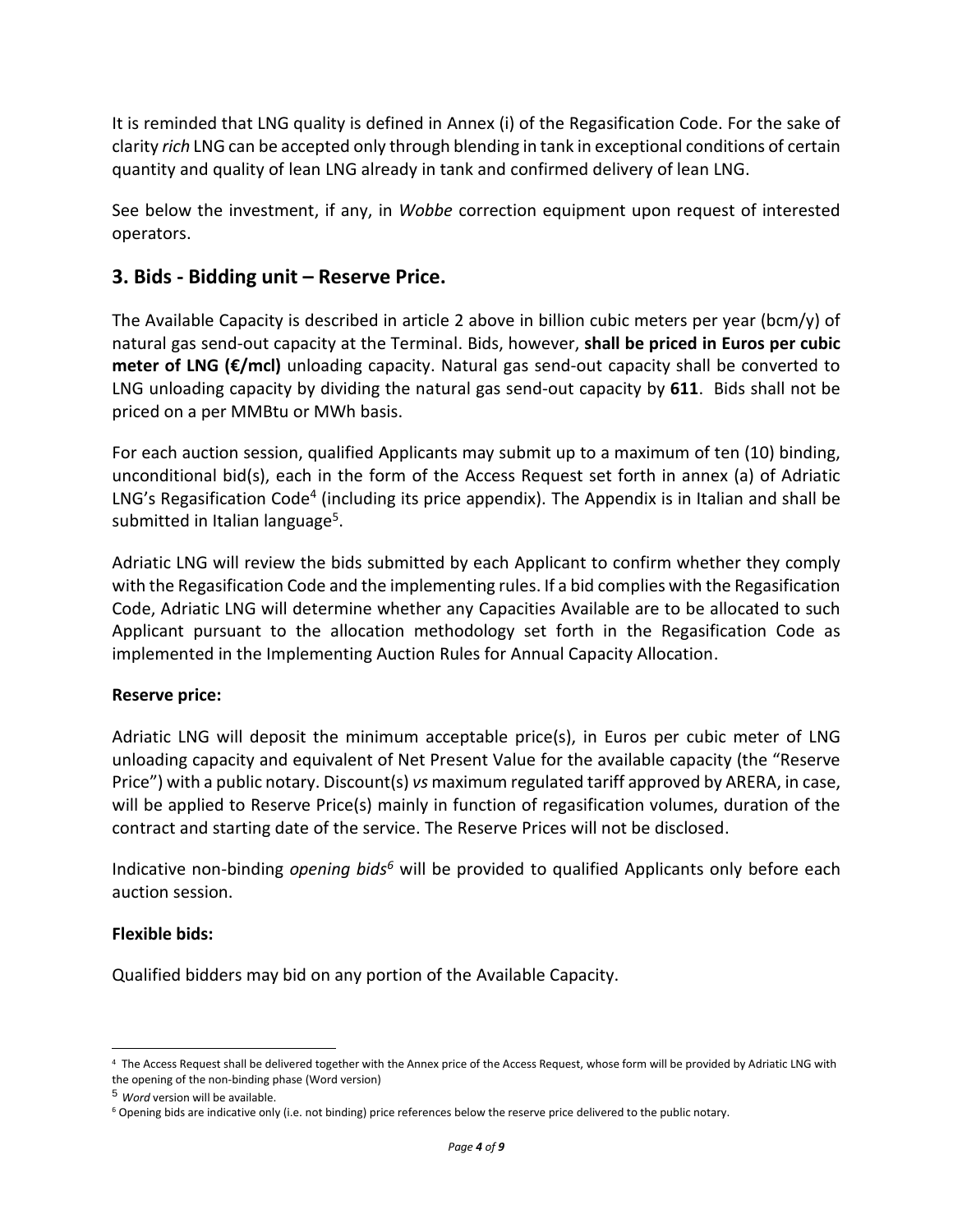Since it is a long-term LNG regasification capacity allocation<sup>7</sup>, bids for Available Capacity spread on at least two successive calendar years will be preferred<sup>8</sup>.

Bids may include any of the following pricing mechanisms:

- a single fixed price, applicable for the full duration of the Access Request; or
- multiple fixed prices, each applicable for a specific portion of the full duration of the Access Request (e.g., a given calendar quarter or a given year).

# **4. Bid Valuation - Total contract value**

An Applicant shall include in its Access Request a calculation of the total contract value, calculated as a Net Present Value in accordance with "Implementing Auction Rules for Annual Capacity allocation" as defined in the Regasification Code.

An example of how to calculate the Net Present Value with conventional references regarding inflation and discount rate will be provided as an Appendix of the Implementing Auction Rules for Annual Capacity allocation.

# **5. Allocation Methodology**

Adriatic LNG will allocate the Available Capacity to qualified Applicants that submit Access Requests complying with the requirements of the Regasification Code and implementing rules, according to the following two steps.

- First, Adriatic LNG will compare the Net Present Value of each Access Request to the Reserve Price applicable to the relevant Session. If the Net Present Value of an Access Request is less than the Reserve Price, the Access Request shall be disqualified.
- Second, Adriatic LNG will allocate all or a portion of the Available Capacity to the qualified Access Requests based on their Net Present Values, according to the principles in clauses II.2.4.2(a)(v) to (xii) of the Regasification Code.

# **6. Number of sessions:**

If, after the conclusion of the first session, Adriatic LNG determines that Available Capacity is still available to be allocated, Adriatic LNG may carry out additional sessions of bidding.

#### *Provisionary schedule:*

Session 1 is scheduled on July 15<sup>th</sup>, 2022, and session 2, if any, is scheduled on July 21<sup>st</sup>, 2022.

<sup>7</sup> It is reminded that for request of capacity for a duration < 1 year there's the intra annual allocation process.

<sup>8</sup> The fourth quarter 2022 is deemed to be a calendar year for the purpose of the Open Season 2022.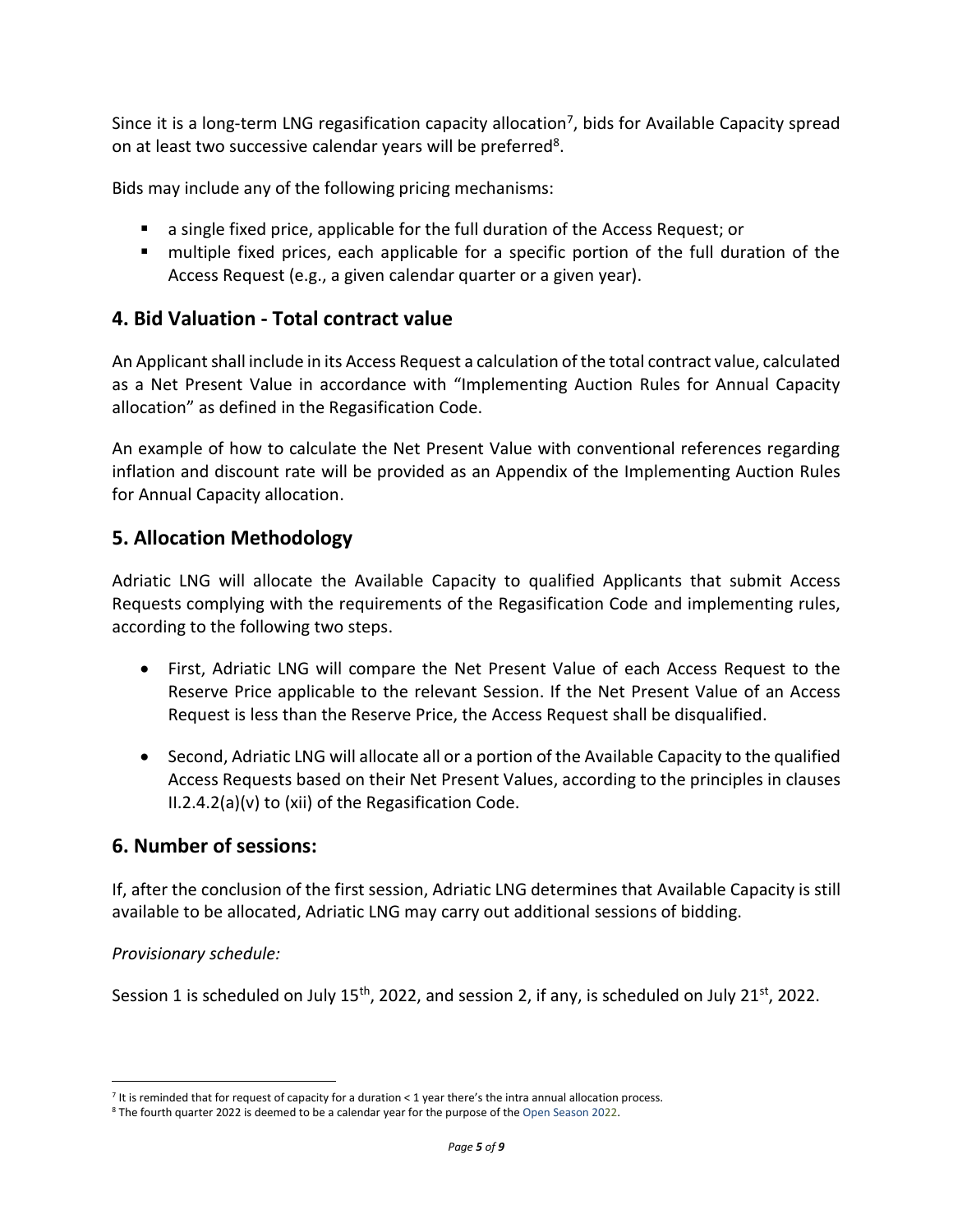Access Request shall be delivered in hard copy to a notary in Milan (Italy)<sup>9</sup>.

# **7. Gas Network Entry Provisions**

Each qualified Applicant who enters into a capacity agreement will also be subject to the Gas Network Entry Provisions of Italy's natural gas national grid, available at [https://www.snam.it/en/transportation/.](https://www.snam.it/en/transportation/)

## **8. Maritime services**

Through contractors, Adriatic LNG offers maritime services. More details are available at: [https://www.adriaticlng.it/en/market-area/services/maritime-services.](https://www.adriaticlng.it/en/market-area/services/maritime-services)

Applicants are invited to calculate estimated regasification, maritime and national grid costs through the end of calendar year 2022, using Adriatic LNG's online tariff calculator<sup>10</sup>, available at[: https://www.adriaticlng.it/en/market-area/tariff-calculator.](https://www.adriaticlng.it/en/market-area/tariff-calculator)

# **9. Documentation**

#### a. Regasification Code

Adriatic LNG's Regasification Code, available in English on Adriatic LNG's website<sup>11</sup>, regulates access to service and the allocation of regasification capacity at the Terminal and applies to all Terminal users. The key provisions of the Regasification Code are summarized as follows.

#### **Chapter I – General Principles**

This chapter addresses definitions, interpretation rules, and resolution of disputes.

#### **Chapter II – Terminal Specifications, Access Procedures and Scheduling**

This chapter includes the following key provisions:

- Terminal and LNG carrier specifications (clause II.1).
- Subscription of Terminal capacity, including entering into capacity agreements and satisfaction of access conditions (clause II.2.4).
- Access denial (clause II.2.5).
- Scheduling of unloading slots (clause II.3).

#### **Chapter III – General Terms and Conditions for Provision of the Service**

This chapter includes the following key provisions:

- Scope of capacity agreements and obligations of the parties (clause III.2).
- Title to LNG and regasified LNG (clause III.4).

<sup>11</sup> [https://www.adriaticlng.it/wps/wcm/connect/3aa1982a-22b6-4123-8671-](https://www.adriaticlng.it/wps/wcm/connect/3aa1982a-22b6-4123-8671-ed1152f30ac4/Cdr+en+versione+n12.pdf?MOD=AJPERES&CONVERT_TO=url&CACHEID=ROOTWORKSPACE-3aa1982a-22b6-4123-8671-ed1152f30ac4-nJA4zMR)

[ed1152f30ac4/Cdr+en+versione+n12.pdf?MOD=AJPERES&CONVERT\\_TO=url&CACHEID=ROOTWORKSPACE-3aa1982a-22b6-4123-8671](https://www.adriaticlng.it/wps/wcm/connect/3aa1982a-22b6-4123-8671-ed1152f30ac4/Cdr+en+versione+n12.pdf?MOD=AJPERES&CONVERT_TO=url&CACHEID=ROOTWORKSPACE-3aa1982a-22b6-4123-8671-ed1152f30ac4-nJA4zMR) [ed1152f30ac4-nJA4zMR](https://www.adriaticlng.it/wps/wcm/connect/3aa1982a-22b6-4123-8671-ed1152f30ac4/Cdr+en+versione+n12.pdf?MOD=AJPERES&CONVERT_TO=url&CACHEID=ROOTWORKSPACE-3aa1982a-22b6-4123-8671-ed1152f30ac4-nJA4zMR)

<sup>9</sup> No electronic version, irrespective of the digital or electronic tool or source utilized, will be accepted.

<sup>&</sup>lt;sup>10</sup> Costs published on the tariff calculator are subject to change without further notice. Adriatic LNG is not liable for use of the tariff calculator or reliance on costs published on the tariff calculator.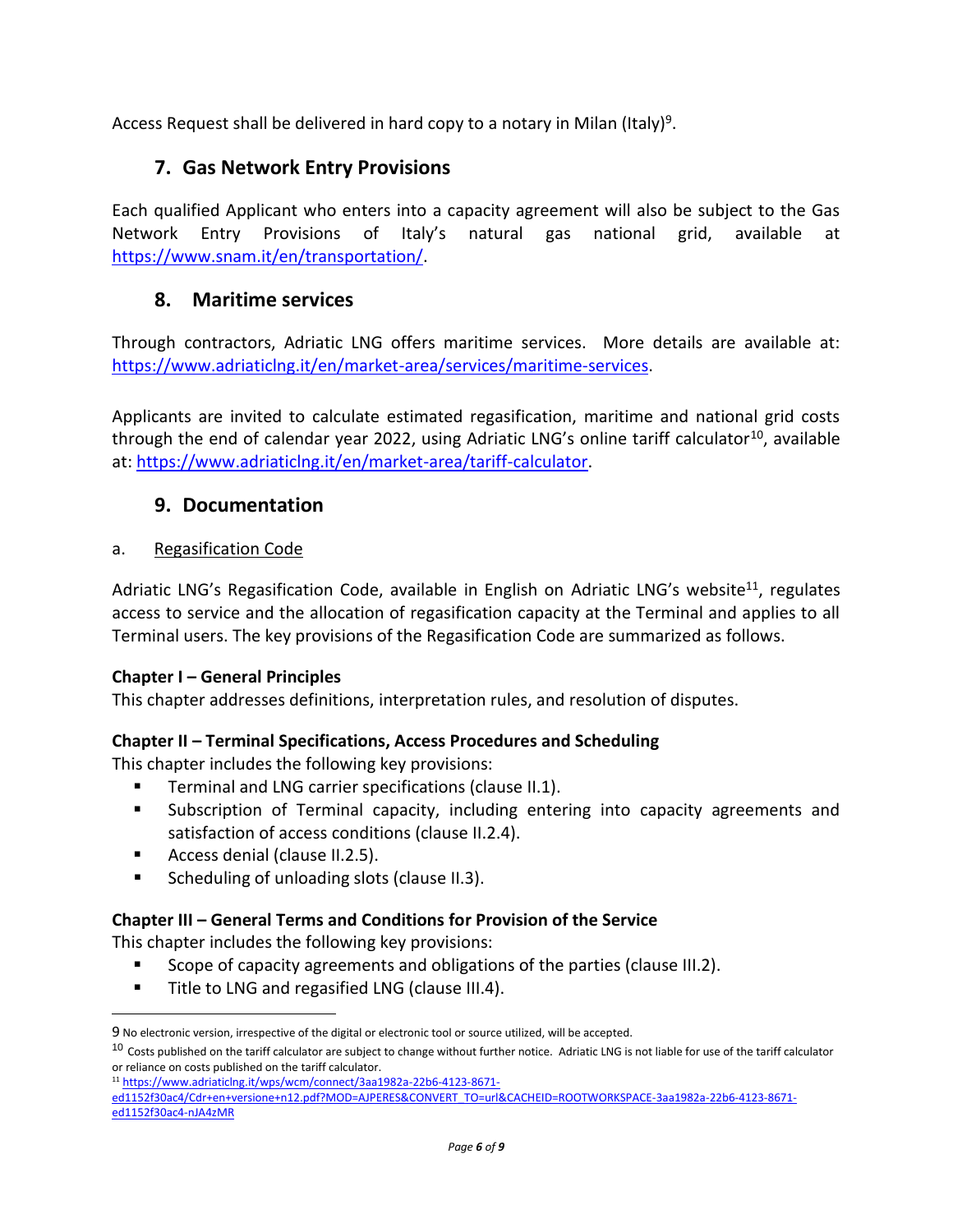- Determination of quantity and quality of LNG, including off-spec LNG (clause III.5).
- Determination of quantity, quality and pressure of regasified LNG, including off-spec regasified LNG (clause III.6).
- Force majeure (clause III.7).
- Invoicing and payments; capacity make-up (clause III.8).
- Taxes and duties on gas (clause III.9).
- Credit support (clause III.10).
- Exchanges and transfers of subscribed capacity (clause III.12).
- Termination of capacity agreement (clause III.13).
- Limitation of liability and termination payments (clause III.14).
- Confidentiality (clause III.18).

### **Chapter IV – Access to the LNG Tankers at the Terminal**

This chapter addresses LNG tanker vetting, modifications, arrival, berthing, and unloading.

#### **Chapter V – Management of Service Emergencies**

This chapter sets forth emergency operating procedures.

#### **Chapter VI – Amendment to the Regasification Code**

This chapter explains how the Regasification Code can be amended.

#### **Chapter VII – Quality of the Service and Annex**

This chapter explains the policies of Adriatic LNG to achieve high quality of service.

#### **Key Annexes**

- Annex (a): Form of Access Request and Forms of Capacity Agreements.
- Annexes (b) and (c): Credit Support Forms.
- Annex (h): Gas Quantity and Quality.
- Annex (i): LNG Quantity and Quality.

#### b. Implementing Auction Rules for Annual Capacity Allocation

Adriatic LNG will publish the *Implementing Auction Rules for Annual Capacity Allocation* substantially similar to the Open Season 2021 together with the notice opening the non-binding qualification phase, referred to as "Phase 1".

As for Open Season 2021 and Intra annual Available Capacity allocation, a *bid bond* of 250.000 € will be required to partake Open Season 2022.

#### c. Capacity Agreement

Each qualified Applicant who is allocated capacity pursuant to the Open Season 2022 shall be required to enter into a capacity agreement in accordance with clause II.2.4 of the Regasification Code, in **the form set forth in annex (a) of the Regasification Code.**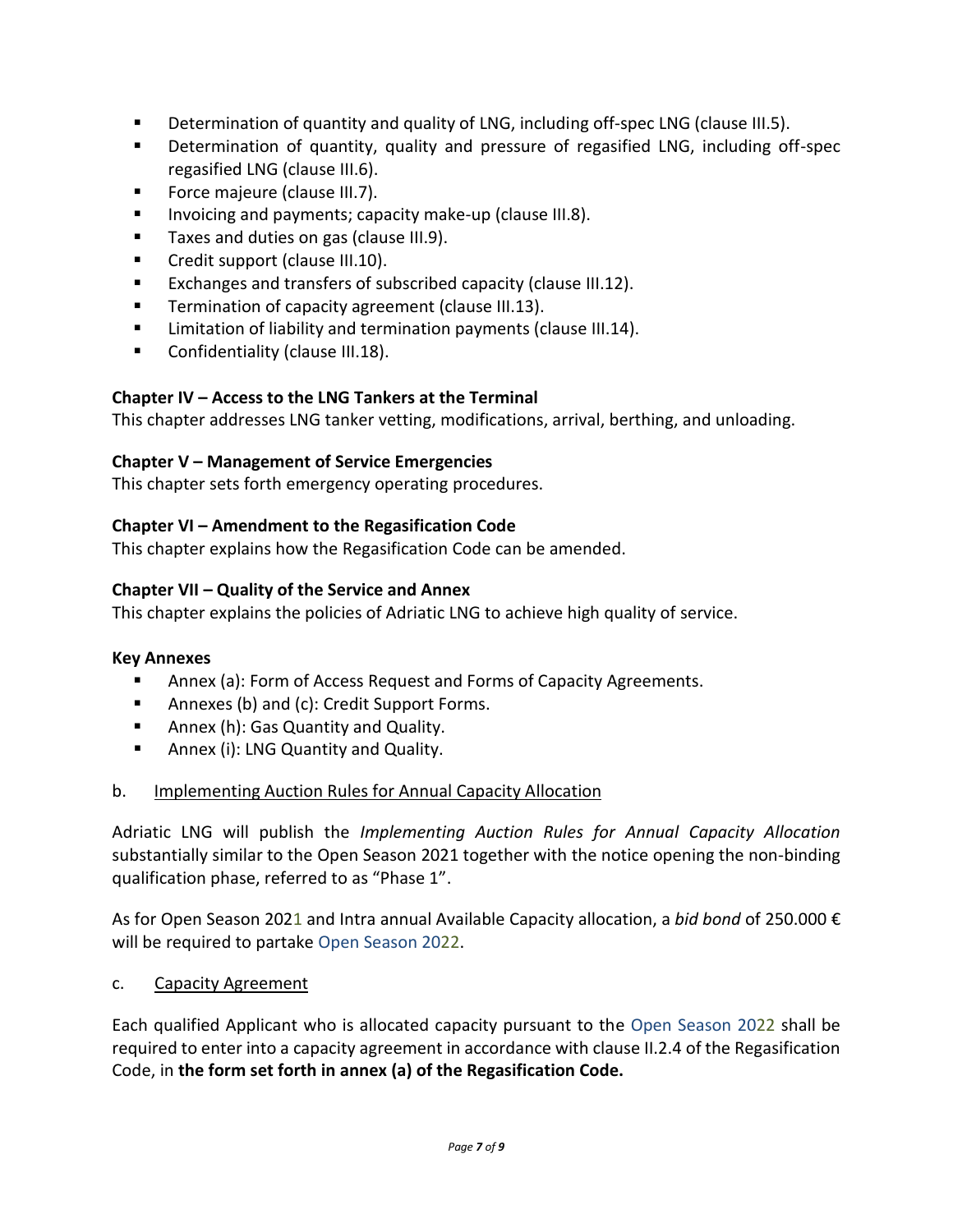# **10. Reporting:**

Adriatic LNG will report the results of the Investment in WCS, in case, will not be decided by the time the Capacity Available is allocated under the Open Season 2022 process to ARERA.

# **11. Market test regarding investments in regasification capacity increase and/or** *Wobbe* **index Correction equipment installation.**

11.1 - Regasification capacity increase:

Adriatic LNG would like to test the interest of the market operators in Regasification capacity *to be built* up to 0.5 BCM/year ("TBB Capacity"), it being understood that such TBB Capacity would require capital investments, permitting and building activities. Market operators are invited to share their views on costs and timing of development of the TBB Capacity.

The non-binding discussions with market operators will allow Adriatic LNG to pre-determine, based on economic test, if a TBB Capacity investment suits to market needs and Adriatic LNG financial requirements. TBB Capacity is developed only in case all available capacity is allocated. Any investment in TBB Capacity, in case, will not be decided by the time the Available Capacity is allocated under the Open Season 2022.

Market operators wishing to register for this TBB Capacity project are invited to complete and sign the **Confidentiality Agreement**, and send a digital copy to alng mercato@adriaticlng.it

The registration is non-binding for both parties except for the confidentiality obligations.

11.2 - *Wobbe* index correction service:

Adriatic LNG would like to test the interest of the market operatorsin the development of *Wobbe* index correction service ("WCS"). It being understood that such WCS would require capital investments, permitting and building activities. Market operators are invited to share their views on costs and timing of development of the WCS.

The non-binding discussions with market operators will allow Adriatic LNG to pre-determine, based on economic test, if a WCS investment suits to market needs and Adriatic LNG financial requirements. Any investment in WCS, in case, will not be decided by the time the Available Capacity is allocated under the Open Season 2022.

Operators wishing to register for this WCS project are invited to complete and sign the [Confidentiality Agreement,](https://www.adriaticlng.it/wps/wcm/connect/55cb7cc6-b3e8-4673-adb6-196081ac5df6/WCS+Confidentiality+Agreement.docx?MOD=AJPERES&CVID=n-SYuAa) and send a digital copy to alng\_mercato@adriaticlng.it

The registration is non-binding for both parties except for the confidentiality obligations.

# *Thank you for Your attention.*

**--- o O o ---**